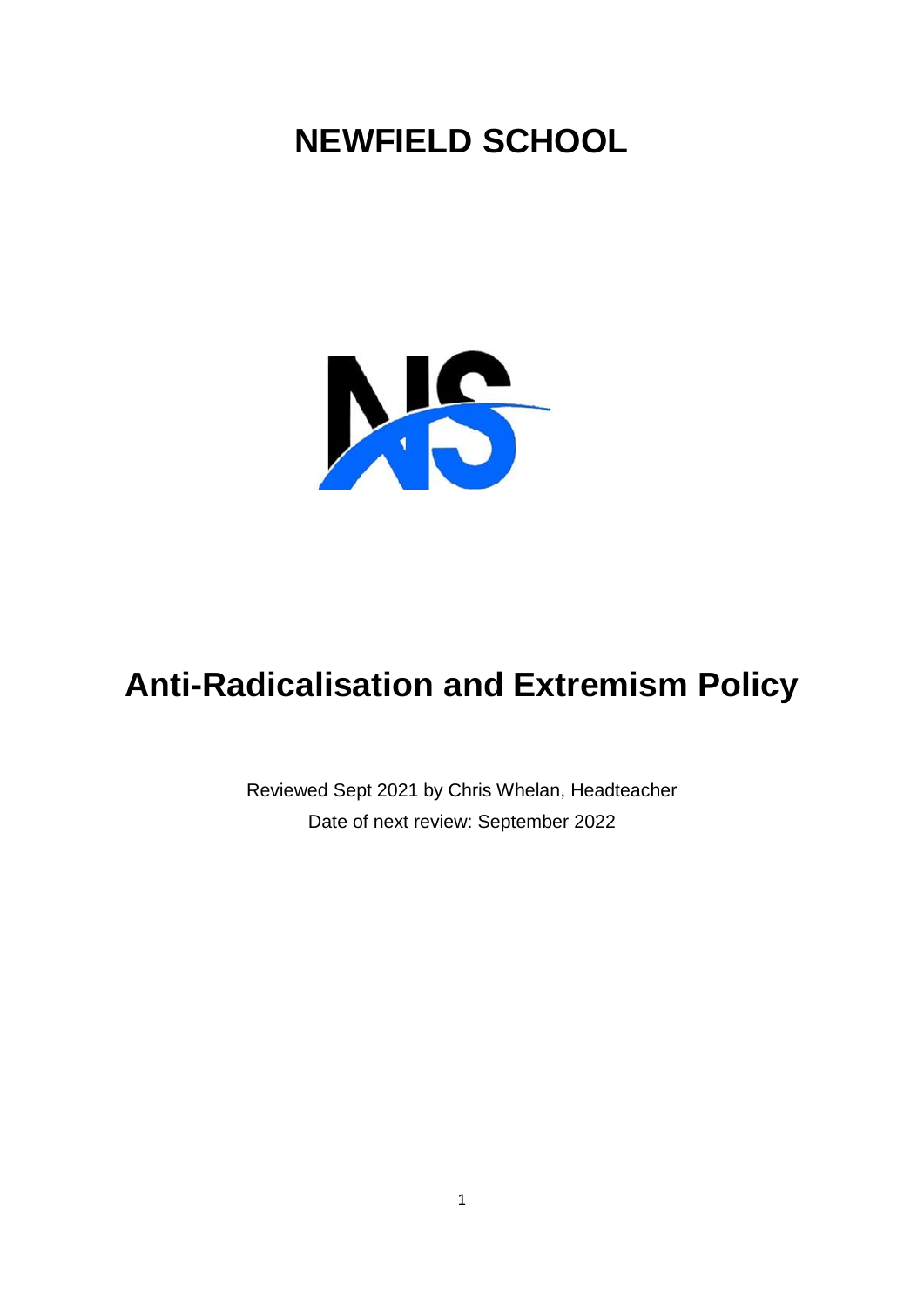## **Preventing Extremism and Radicalisation Policy**

### **1 . Introduction**

Newfield School is committed to providing a secure environment for students, where children feel safe and are kept safe. All adults at Newfield School recognise that safeguarding is everyone's responsibility irrespective of the role they undertake or whether their role has direct contact or responsibility for children or not.

In adhering to this policy, and the procedures therein, staff and visitors will contribute to Newfield School's delivery of the outcomes to all children, as set out in s10 (2) of the Children Act 2004\*. This Preventing Extremism and Radicalisation Policy is one element within our overall school arrangements to Safeguard and Promote the Welfare of all Children in line with our statutory duties set out at s175 of the Education Act 2002 (s157 of the Education Act 2002).

Our school's Preventing Extremism and Radicalisation Safeguarding Policy also draws upon the guidance contained in DfE Guidance "Keeping Children Safe in Education, 2018"; and specifically DCSF Resources "Learning Together to be Safe", "Prevent: Resources Guide", "Tackling Extremism in the UK", DfE's "Teaching Approaches that help Build Resilience to Extremism among Young People" and Peter Clarke's Report of July 2014.

*\* the physical, mental health and emotional well-being of children; the protection of children from harm and neglect; the education, training and recreation of children; the contribution made by them to society; and their social and economic well-being.*

#### **2 . School Ethos and Practice**

When operating this policy Newfield School uses the following accepted Governmental definition of extremism which is:

'Vocal or active opposition to fundamental British values, including democracy, the rule of law, individual liberty and mutual respect and tolerance of different faiths and beliefs; and/or calls for the death of members of our armed forces, whether in this country or overseas'.

There is no place for extremist views of any kind in our school, whether from internal sources — students, staff or governors, or external sources - school community, external agencies or individuals. Our students see our school as a safe place where they can explore controversial issues safely and where our teachers encourage and facilitate this — we have a duty to ensure this happens.

As a school we recognise that extremism and exposure to extremist materials and influences can lead to poor outcomes for children and so should be addressed as a safeguarding concern as set out in this policy. We also recognise that if we fail to challenge extremist views we are failing to protect our students. Extremists of all persuasions aim to develop destructive relationships between different communities by promoting division, fear and mistrust of others based on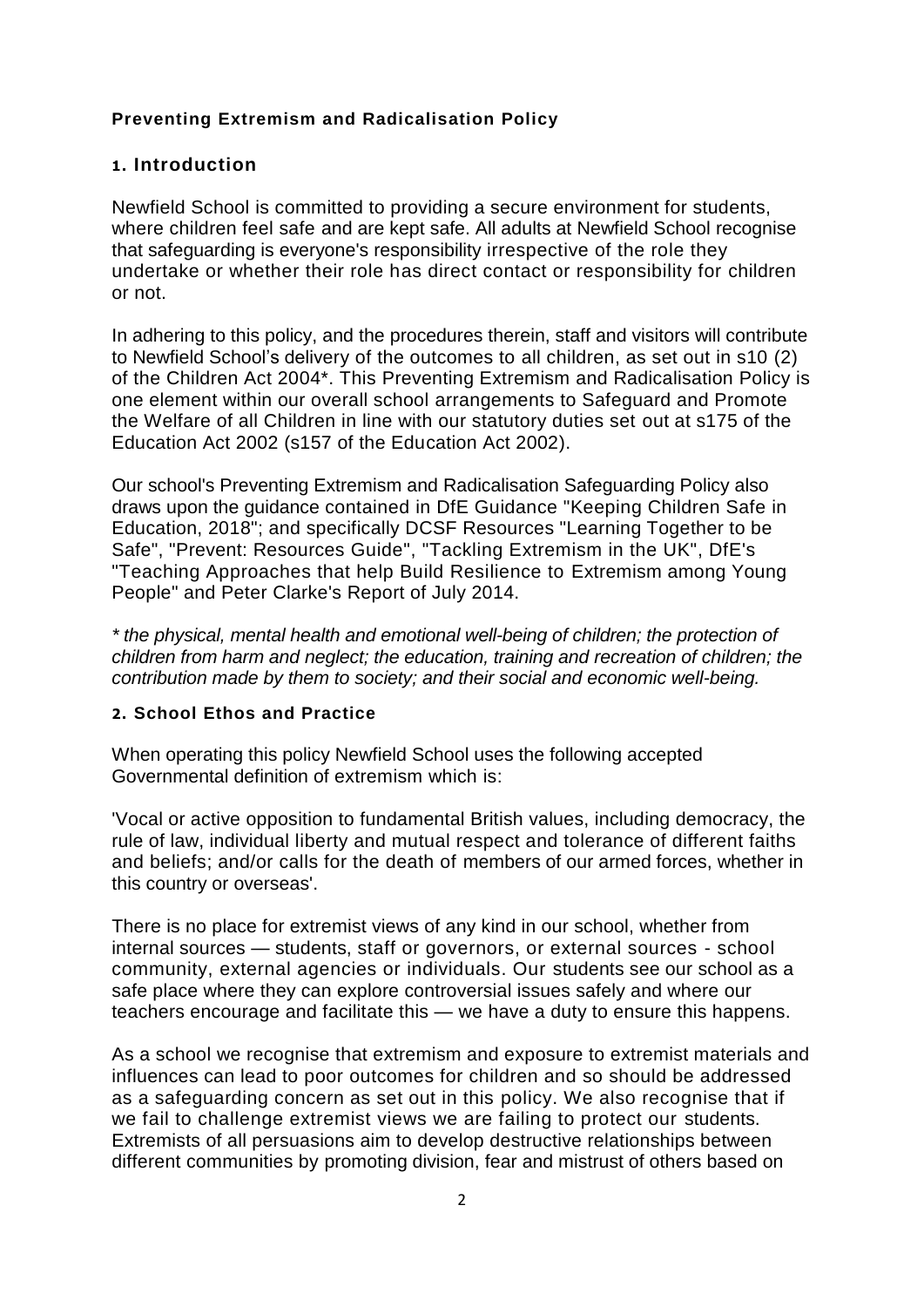ignorance or prejudice and thereby limiting the life chances of young people. Education is a powerful weapon against this; equipping young people with the knowledge, skills and critical thinking, to challenge and debate in an informed way.

Therefore, at Newfield School we will provide a broad and balanced curriculum, delivered by skilled professionals, so that our students are enriched, understand and become tolerant of difference and diversity and also to ensure that they thrive, feel valued and not marginalized.

Furthermore, at Newfield School we are aware that young people can be exposed to extremist influences or prejudiced views from an early age which emanate from a variety of sources and media, including via the internet, and at times students may themselves reflect or display views that may be discriminatory, prejudiced or extremist, including using derogatory language.

Any prejudice, discrimination or extremist views, including derogatory language, displayed by students or staff will always be challenged and where appropriate dealt with in line with our Behaviour and Discipline Policy for students and the Code of Conduct for staff. Where misconduct by a teacher is proven the matter will be referred to the National College for Teaching and Leadership for their consideration as to whether to a Prohibition Order is warranted.

As part of wider safeguarding responsibilities school staff will be alert to:

- Disclosures by students of their exposure to the extremist actions, views or materials of others outside of school, such as in their homes or community groups, especially where students have not actively sought these out;
- Graffiti symbols, writing or art work promoting extremist messages or images;
- Students accessing extremist material online, including through social networking sites;
- Parental reports of changes in behaviour, friendship or actions and requests for assistance;
- Partner schools, local authority services, police reports of issues affecting students in other schools or settings;
- Students voicing opinions drawn from extremist ideologies and narratives;
- Use of extremist or 'hate' terms to exclude others or incite violence;
- Intolerance of difference, whether secular or religious or, in line with our equalities policy, views based on, but not exclusive to, gender, disability, homophobia, race, colour or culture;
- Attempts to impose extremist views or practices on others;
- Anti-western or Anti-British views.

Our school will closely follow any locally agreed procedure as set out by the Local Authority and/or Sefton's Local Safeguarding Children Board's agreed processes and criteria for safeguarding individuals vulnerable to extremism and radicalisation.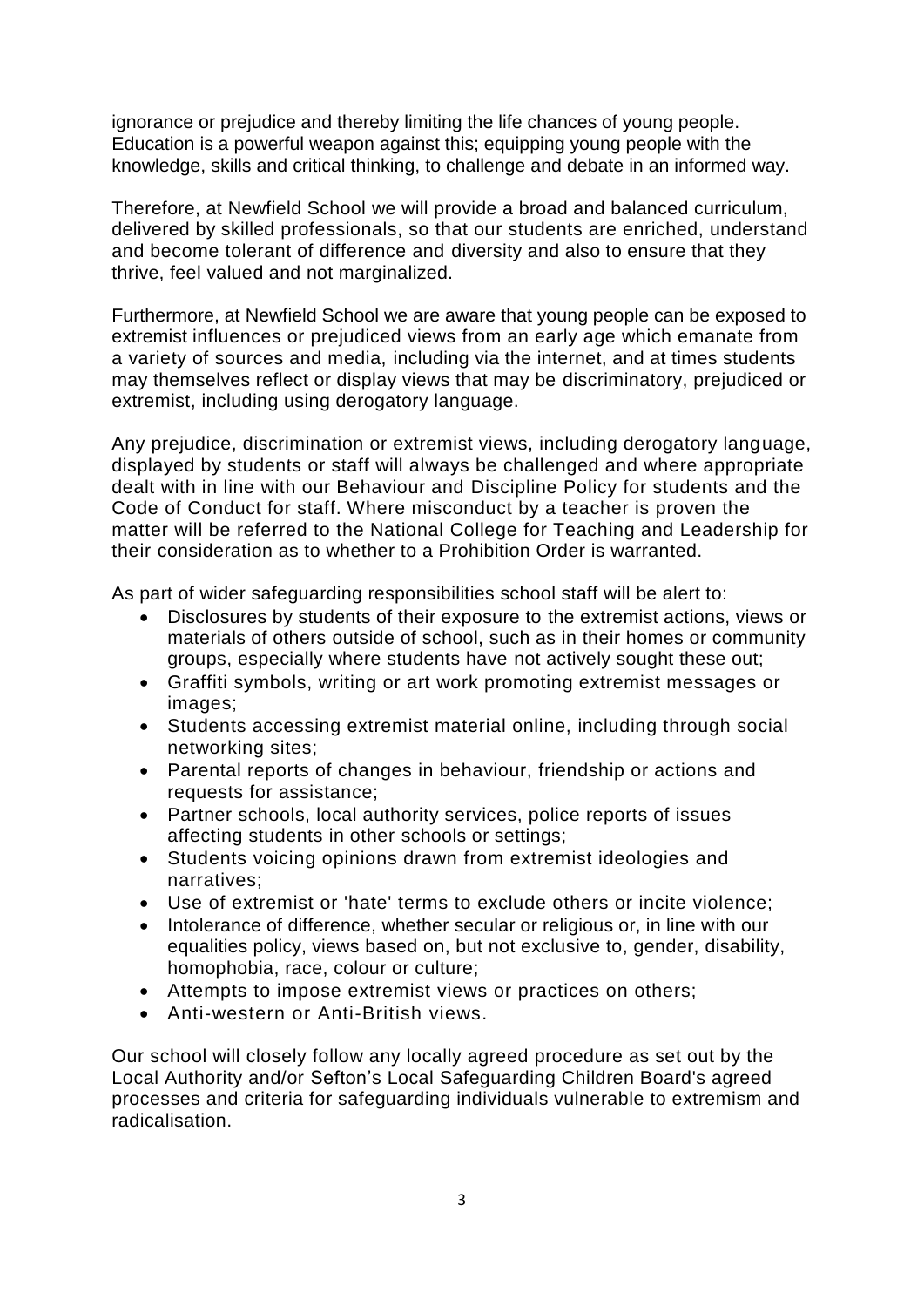At Newfield School, we have determined "British Values" to be:

- Democracy
- The rule of law
- Individual liberty
- Mutual respect
- Tolerance of those with different faiths and beliefs

As a school we aim to develop and nurture these by:

- Planning a vibrant, engaging Assembly programme with core ethical values and beliefs at its heart
- A well-structured Personal, Social, Health and Citizenship education programme which addresses all of the requirements of the programmes of study (looking at Democracy, Freedom, the rule of law, Human Rights and responsibilities)
- Effective and well-managed School Council enabling students to actively participate in the democratic process
- A broad and balanced curriculum which addresses many of these core values across a range of subject areas
- Having a clearly communicated and consistently applied Behaviour Policy so that students understand what is expected of them and the consequences of both meeting and failing to meet these expectations
- A Code of Conduct which is regularly referred to and communicated with students, reiterating that we are a school community built on mutual respect and understanding
- Adopting restorative approaches, where possible, to resolve any difficulties between members of our school community
- Having a rigorous commitment to student safety (for example: trips and visits policy and procedures, Safeguarding procedures, Code of Conduct and Health and Safety procedures)

#### **3 . Teaching Approaches**

We will all strive to eradicate the myths and assumptions that can lead to some young people becoming alienated and disempowered, especially where the narrow approaches children may experience elsewhere may make it harder for them to challenge or question these radical influences. In our school this will be achieved by good teaching, primarily via PSHE; but also by adopting the methods outlined in the Government's guidance 'Teaching approaches that help build resilience to extremism among young people' DfE 2011.

We will ensure that all of our teaching approaches help our students build resilience to extremism and give students a positive sense of identity through the development of critical thinking skills. We will ensure that all of our staff are equipped to recognise extremism and are skilled and confident enough to challenge it.

We will be flexible enough to adapt our teaching approaches, as appropriate, so as to address specific issues so as to become even more relevant to the current issues of extremism and radicalisation. In doing so we will apply the 'key ingredients' for success as set out in the Table in Appendix 1 taken from the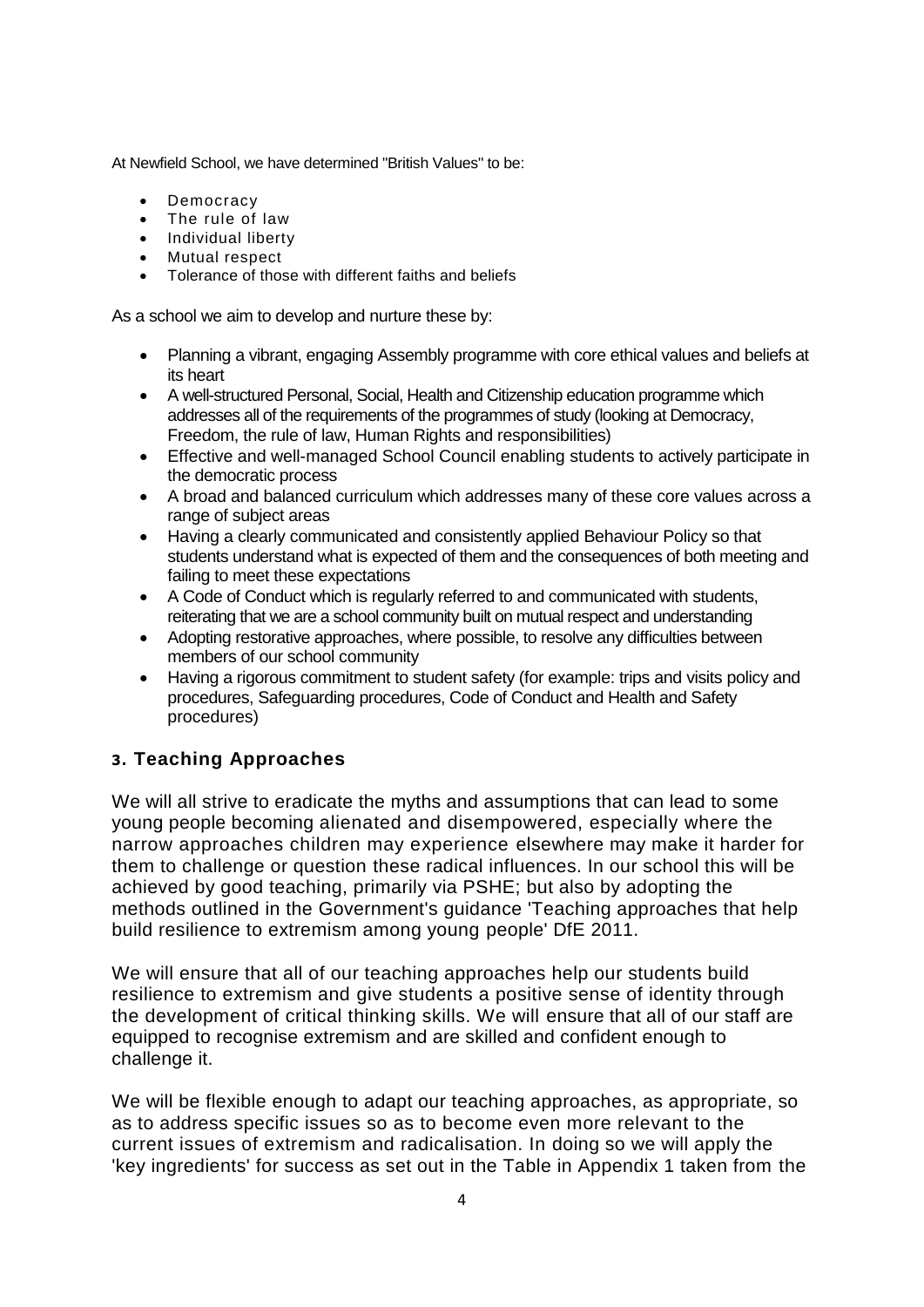DfE document above and we will apply the methodologies set out in that document following the three broad categories of:

- Making a connection with young people through good teaching and a student centered approach;
- Facilitating a 'safe space' for dialogue, and
- Equipping our students with the appropriate skills, knowledge, understanding and awareness for resilience.

Therefore this approach will be embedded within the ethos of our school so that students know and understand what safe and acceptable behaviour is in the context of extremism and radicalisation. This will work in conjunction with our school's approach to the Spiritual, Moral, Social and Cultural development of students as defined in OfSTED's School Inspection Handbook and will include the sound use of assemblies to help further promote this rounded development of our students.

Our goal is to build mutual respect and understanding and to promote the use of dialogue not violence as a form of conflict resolution. We will achieve this by using a curriculum that includes:

- Citizenship programmes;
- Open discussion and debate;
- Work on anti-violence and a restorative approach addressed throughout curriculum and the behaviour policy;
- Focussed educational programmes.

We will also work with local partners, families and communities in our efforts to ensure our school understands and embraces our local context and values in challenging extremist views and to assist in the broadening of our students' experiences and horizons.

We will help support students who may be vulnerable to such influences as part of our wider safeguarding responsibilities and where we believe a student is being directly affected by extremist materials or influences we will ensure that that student is offered mentoring. Additionally in such instances our school will seek external support from the Local Authority and/or local partnership structures working to prevent extremism.

At Newfield School we will promote the values of democracy, the rule of law, individual liberty, mutual respect and tolerance for those with different faiths and beliefs. We will teach and encourage students to respect one another and to respect and tolerate difference, especially those of a different faith or no faith. It is indeed our most fundamental responsibility to keep our students safe and prepare them for life in modern multi-cultural Britain and globally.

#### **4 . Use of External Agencies and Speakers**

At Newfield School we encourage the use of external agencies or speakers to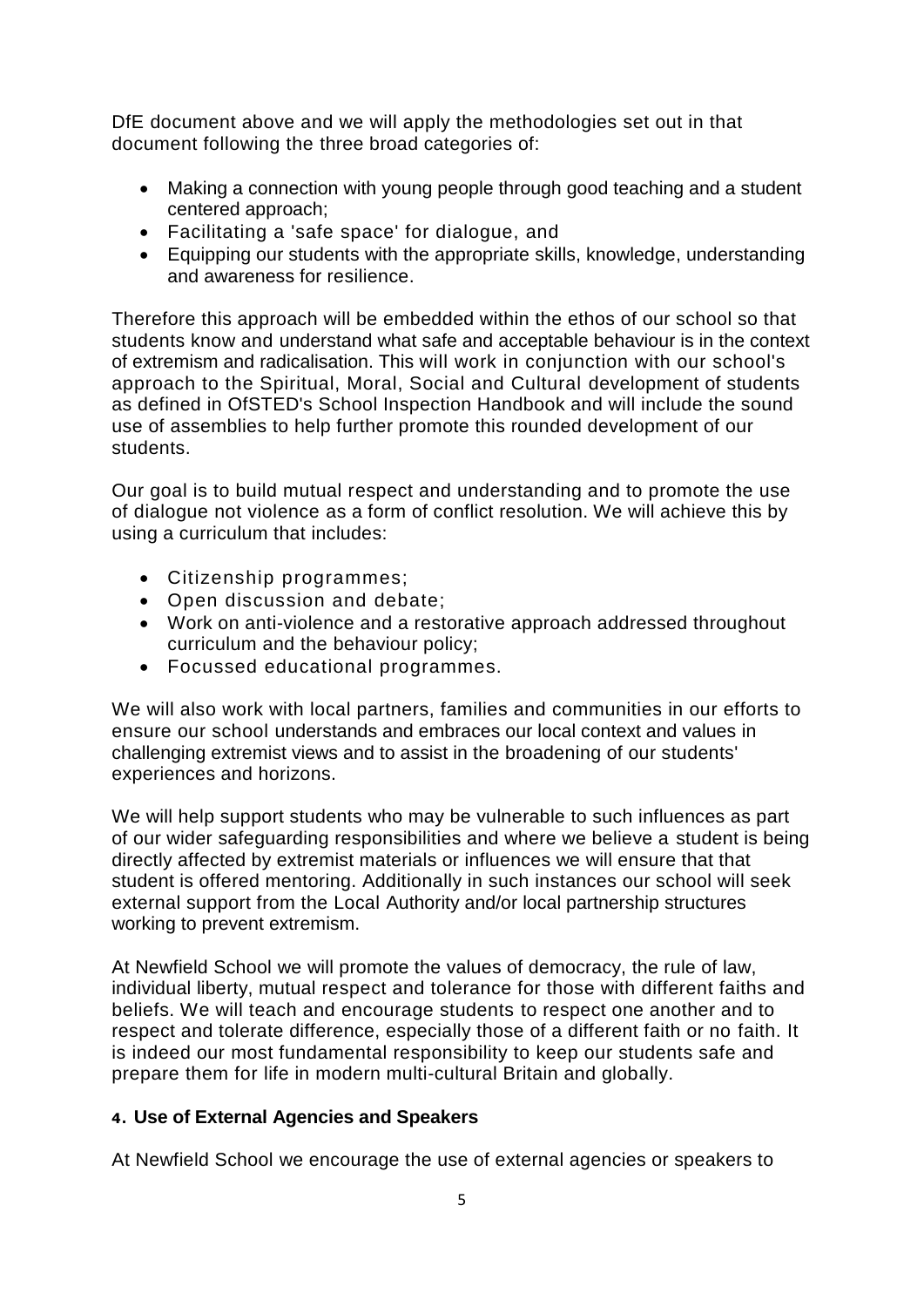enrich the experiences of our students, however we will positively vet those external agencies, individuals or speakers who we engage to provide such learning opportunities or experiences for our students.

These external agencies will be vetted to ensure that we do not unwittingly use agencies that contradict each other with their messages or that are inconsistent with, or are in compete opposition to, the school's values and ethos. We must be aware that in some instances the work of external agencies may not directly be connected with the rest of the school curriculum so we need to ensure that this work is of benefit to students.

Our school will assess the suitability and effectiveness of input from external agencies or individuals to ensure that:

- Any messages communicated to students are consistent with the ethos of the school and do not marginalise any communities, groups or individuals;
- Any messages do not seek to glorify criminal activity or violent extremism or seek to radicalise students through extreme or narrow views of faith, religion or culture or other ideologies;
- Activities are properly embedded in the curriculum and clearly mapped to schemes of work to avoid contradictory messages or duplication;
- Activities are matched to the needs of students;
- Activities are carefully evaluated by schools to ensure that they are effective.

We recognise, however, that the ethos of our school is to encourage students to understand opposing views and ideologies, appropriate to their age, understanding and abilities, and to be able to actively engage with them in informed debate, and we may use external agencies or speakers to facilitate and support this.

Therefore by delivering a broad and balanced curriculum and enrichment programme augmented by the use of external sources where appropriate, we will strive to ensure our students recognise risk and build resilience to manage any such risk themselves where appropriate to their age and ability but also to help students develop the critical thinking skills needed to engage in informed debate.

#### **5 . Whistle Blowing**

Where there are concerns of extremism or radicalisation Students, Staff and Governors will be encouraged to make use of our internal systems to Whistle Blow or raise any issue in confidence.

They must inform the Headteacher straight away (or if it relates to the Headteacher inform the Chair of Governors).

## **6 . Safeguarding**

Please refer to our Safeguarding Policy for the full procedural framework on our Safeguarding and Child Protection duties.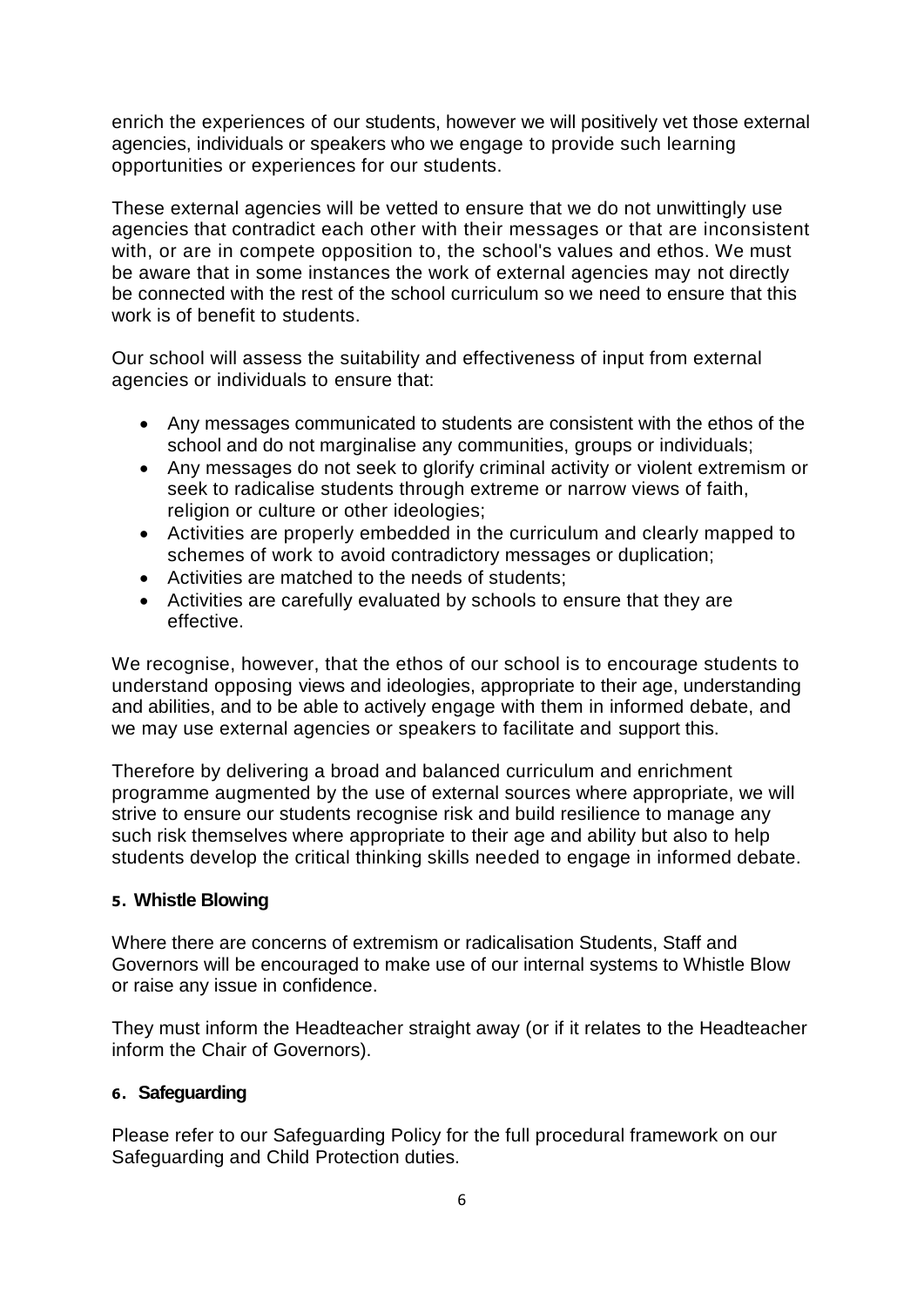Staff at Newfield School will be alert to the fact that whilst Extremism and Radicalisation is broadly a safeguarding issue there may be some instances where a child or children may be at direct risk of harm or neglect. For example; this could be due to a child displaying risky behaviours in terms of the activities they are involved in or the groups they are associated with or staff may be aware of information about a child's family that may equally place a child at risk of harm. (These examples are for illustration and are not definitive or exhaustive).

Therefore, all adults working in Newfield School (including visiting staff, volunteers' contractors, and students on placement) are required to report instances where they believe a child may be at risk of harm or neglect to the Designated Safeguarding Lead or Headteacher.

In Newfield School our Safeguarding reporting arrangements are set out fully in our Safeguarding Policy.

The Designated Safeguarding Lead is: Mr C Whelan The Deputy Designated Safeguarding Lead is: Mrs Ruddock / Mrs Riley / Mrs Robinson

The Designated Safeguarding Lead works in line with the responsibilities as set out at Annex B of the DfE Guidance 'Keeping Children Safe in Education' which is detailed in the Safeguarding Policy.

#### **7 . Role of Governing Body**

The Governing Body of our School will undertake appropriate training to ensure that they are clear about their role and the parameters of their responsibilities as Governors, including their statutory safeguarding duties.

The Governing Body of our school will support the ethos and values of our school and will support the school in tackling extremism and radicalisation.

In line with the provisions set out in the DfE guidance 'Keeping Children Safe in Education, 2014' the governing body will challenge the school's senior management team on the delivery of this policy and monitor its effectiveness.

#### **8 . Review**

Governors will review this policy annually.